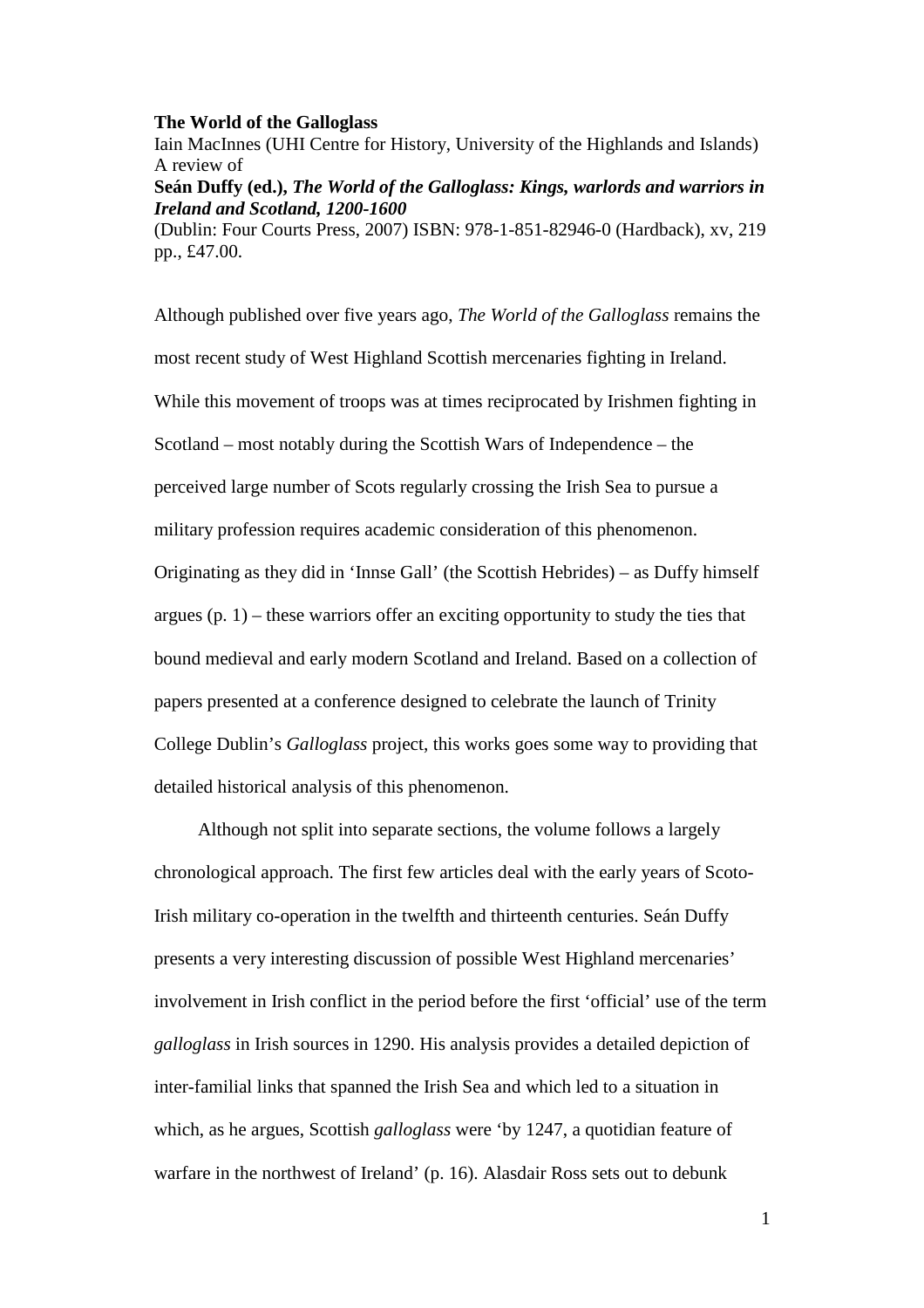some perceived myths regarding the rebellious MacWilliam family within Scottish history, and their apparent links with Ulster. Although focused largely on events in Scotland, Ross's article provides evidence of the extent to which Ireland was a natural outpost for those who challenged centralised Scottish authority, even if Ulster was not necessarily the *principle* redoubt of the MacWilliams until after 1202 (p. 38). The ease with which, in this case at least, the MacWilliams appear to have involved themselves in Irish affairs, and made use of Irish troops in their rebellions in Scotland, demonstrates once more the close links that existed across the Irish Sea.

Such links are examined further by R. Andrew McDonald in his essay on the kings of Man and their own naval and military activities in the Irish Sea world. Calling on some of the same historical examples that Duffy uses in his survey of the *galloglass*, McDonald focuses on the Manx involvement in Welsh, English, Scottish and Irish political affairs, primarily through use of their naval and military resources. He emphasises the importance of the Manx kingdom within this maritime world and the need for its greater inclusion within medieval British, Irish and Scandinavian historiography. By focusing also on the military capabilities of the kings of Man, McDonald also highlights the interconnectedness of those whose lands were bordered by the Irish Sea and the possibilities that existed for service in the fleets and armies of others from the same region even before the apparent advent of the *galloglass.* Also referring to evidence presented in Duffy's opening article, Alex Woolf undertakes some historical detective work in attempting to identify the mysterious 'Mac Somhairle' killed in battle at Ballyshannon in 1247. The impressive consideration of both the history and historiography of this incident leads to a possible identification of this individual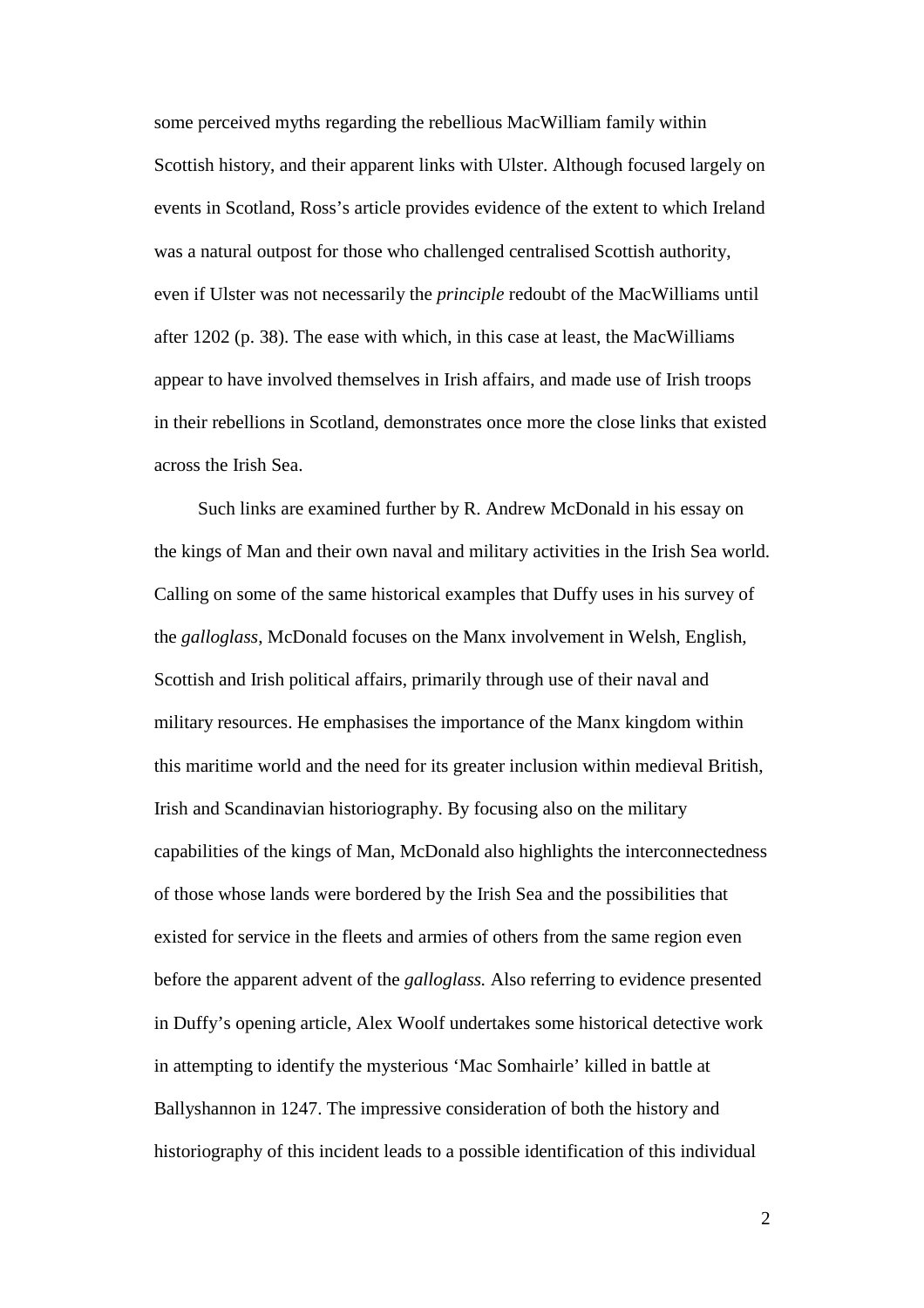as Dubhghall mac Ruaidhri, once again demonstrating – if correct – the personal links and physical interaction between West Highland nobles and Irish affairs.

The collection then moves into the later medieval and early modern periods with the article by Kenneth Nicholls on Scottish mercenary kindreds in Ireland, encompassing the fourteenth to the sixteenth centuries. Although genealogically complex, Nicholls traces involvement of *galloglass* kindreds in prolonged service in Ireland. Focusing in particular on Clann Suibhne and Clann Somhairle, the author is able to provide a large amount of detail on the involvement of these military kindreds in Ireland's inter-familial and inter-cultural wars. He is also able to provide good evidence of the extent to which such kindreds settled in and became part of the fabric of later medieval Ireland. This is emphasised by the nature of their military service and the fact that these *galloglass* families retained their allegiances, 'established soon after their arrival, largely intact' into the sixteenth century (p. 104).

Katharine Simms continues the exploration of Clann Suibhne in her survey of bardic poems relating to this *galloglass* kindred. Although largely introductory in nature, highlighting the richness of what exists in unpublished form and the need for its modern editing and reproduction, this article nonetheless provides an important link to a type of source that is at times under-utilised. Further into the volume, Wilson McLeod picks up some of these threads when discussing the description of *galloglass* in later Irish bardic poetry. The fact that Scottish warriors were the subject of Irish bards is clear and of importance within this wider study. Of particular interest is the suggestion that some poets saw these warriors as essentially Irishmen ('These Hebrideans are Irishmen indeed', p. 184),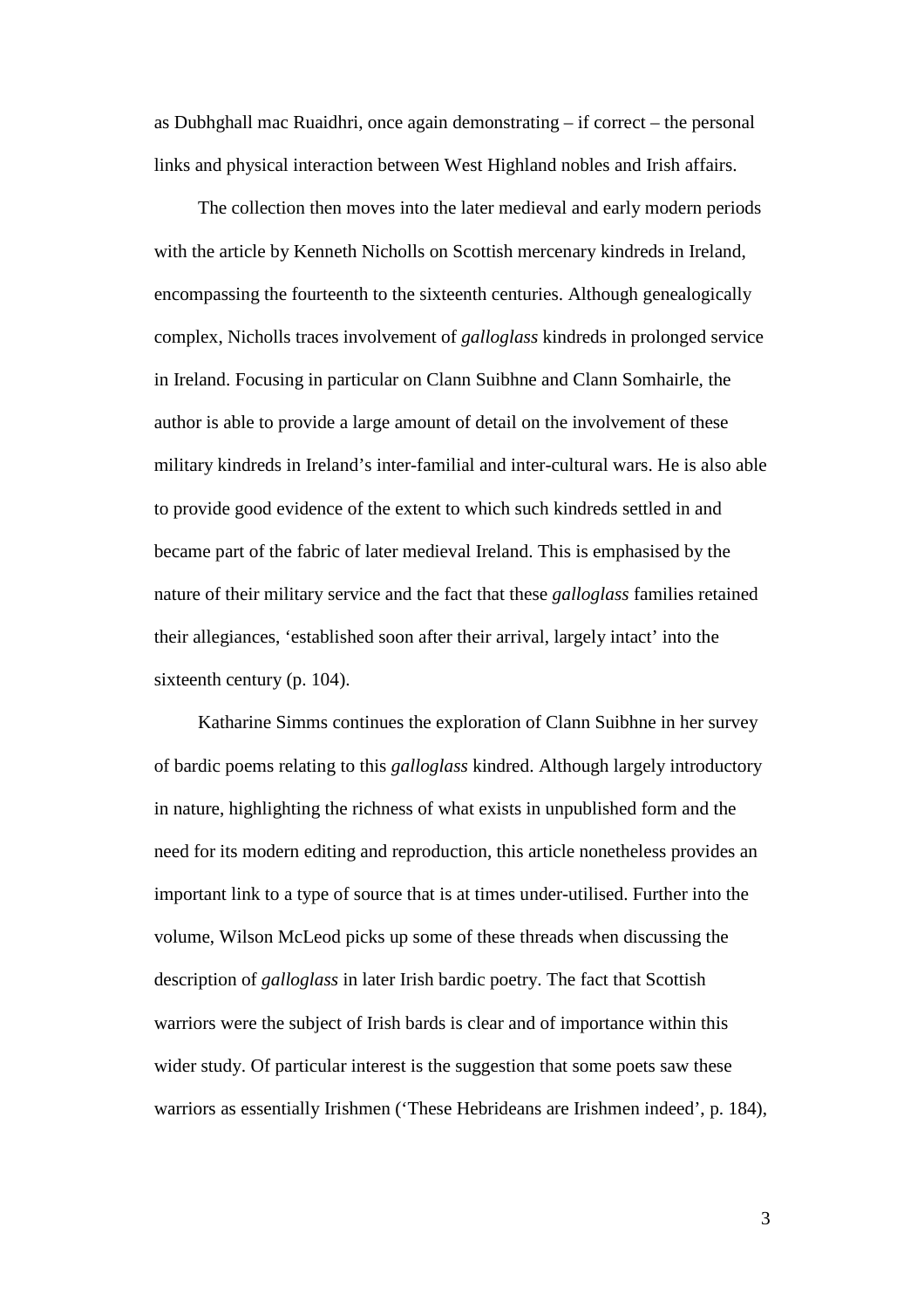whose ancestors left for Scotland centuries before, but who would return one day to their familial home.

Use of alternative, and indeed non-written sources, is taken further in David Caldwell's paper which focuses on the military and naval capabilities of West Highland warriors. Following on in part from McDonald's discussion, Caldwell analyses the naval capabilities of the West Highland *birlinn* before utilising various material culture sources to discuss the arms and armour of these warriors. His argument that the innate conservatism of these men's military equipment was as much a practical decision as it was a stubborn refusal to adapt to modern armaments is a sound conclusion based on detailed evidence across a long period of time. Finally, the important relationship between Scotland's kings and Ireland is highlighted in two papers. Alison Cathcart focuses on the sixteenth century and the role Ireland played in the game of Anglo-Scottish politics during the 1530s. The possibility – and in some cases reality – of Scottish forces participating in Irish rebellions against Henry VIII is a useful example of the continued ease with which West Highland forces involved themselves in Irish affairs, although in this case with possible royal backing. That James V was offered the kingship of Ireland by some of these rebels does indicate very close links between Scotland and Ireland. Indeed the level of communication between the Scottish king and men like Maghnus Ó Domhnaill and Conn Ó Néill is suggestive of very personal associations that extended to the upper levels of Scottish and Irish political society. David Edwards places such links in a wider 'British' framework in relation to the Jacobean succession and the importance of Ireland to James VI before and after he became James I of England and Ireland. His detailed investigation of the career of James Fullerton provides a final demonstration of